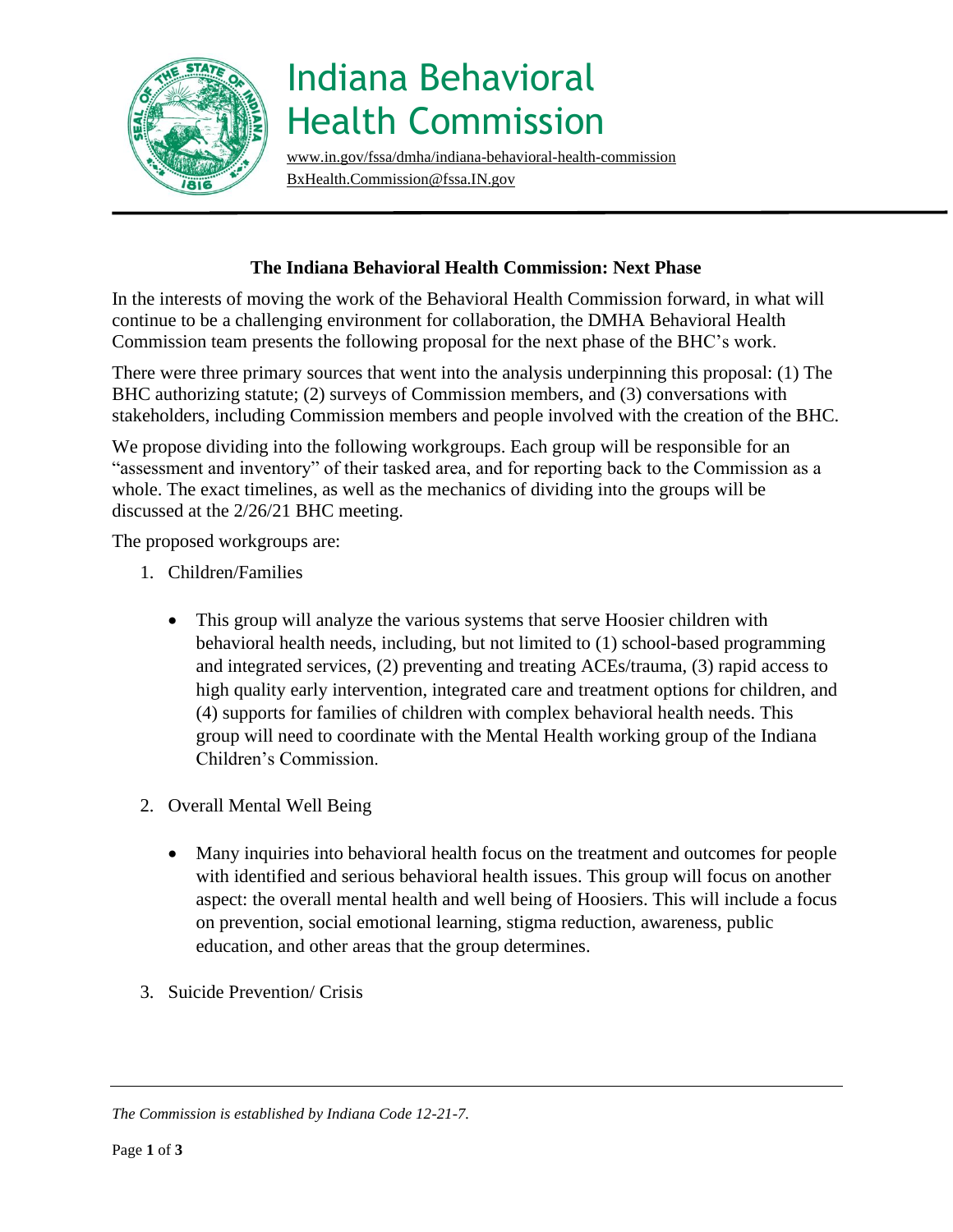

## Indiana Behavioral Health Commission

[www.in.gov/fssa/dmha/indiana-behavioral-health-commission](http://www.in.gov/fssa/dmha/indiana-behavioral-health-commission) [BxHealth.Commission@fssa.IN.gov](mailto:BxHealth.Commission@fssa.IN.gov)

- This group will be tasked with examining and suggesting improvements to Indiana's suicide prevention and crisis response infrastructure. This will include an examination of the new federal 988 initiative, innovative models to respond to and prevent crises (paramedicine, mobile crisis, follow-up after a crisis, etc.), and other areas that the group determines.
- 4. Equity and Workforce
	- There are significant inequities with Behavioral Health access and outcomes in Indiana. This group will examine those inequities through several different lenses, including (1) Racial/Ethnic disparities; (2) socioeconomic disparities; and (3) rural access. This group will also examine ways to increase the number of mental health clinicians in Indiana.
- 5. Continuity of Care to Better Serve the Citizens of Indiana
	- This group will examine the behavioral health system through the eyes of a person's journey through various aspects of that system, with a focus on identifying significant gaps, barriers and opportunities to integrate and/or coordinate care throughout the continuum of care. The goal is to create a user-friendly system that significantly improves current outcomes by providing rapid access to high quality prevention, early intervention and treatment as early as possible in the disease progression.
- 6. Criminal Justice Interface
	- When the behavioral health system does not effectively prevent and treat people with mental illness and addiction, people end up in the criminal justice system. This group will examine those linkages and make recommendations. This group should coordinate with the Indiana Justice Reinvestment Advisory Council.

These groups cannot and should not operate in siloes. The DMHA team will be tasked with keeping track of each subgroup's work and figuring out when it makes sense to merge discussions, etc.

*The Commission is established by Indiana Code 12-21-7.*